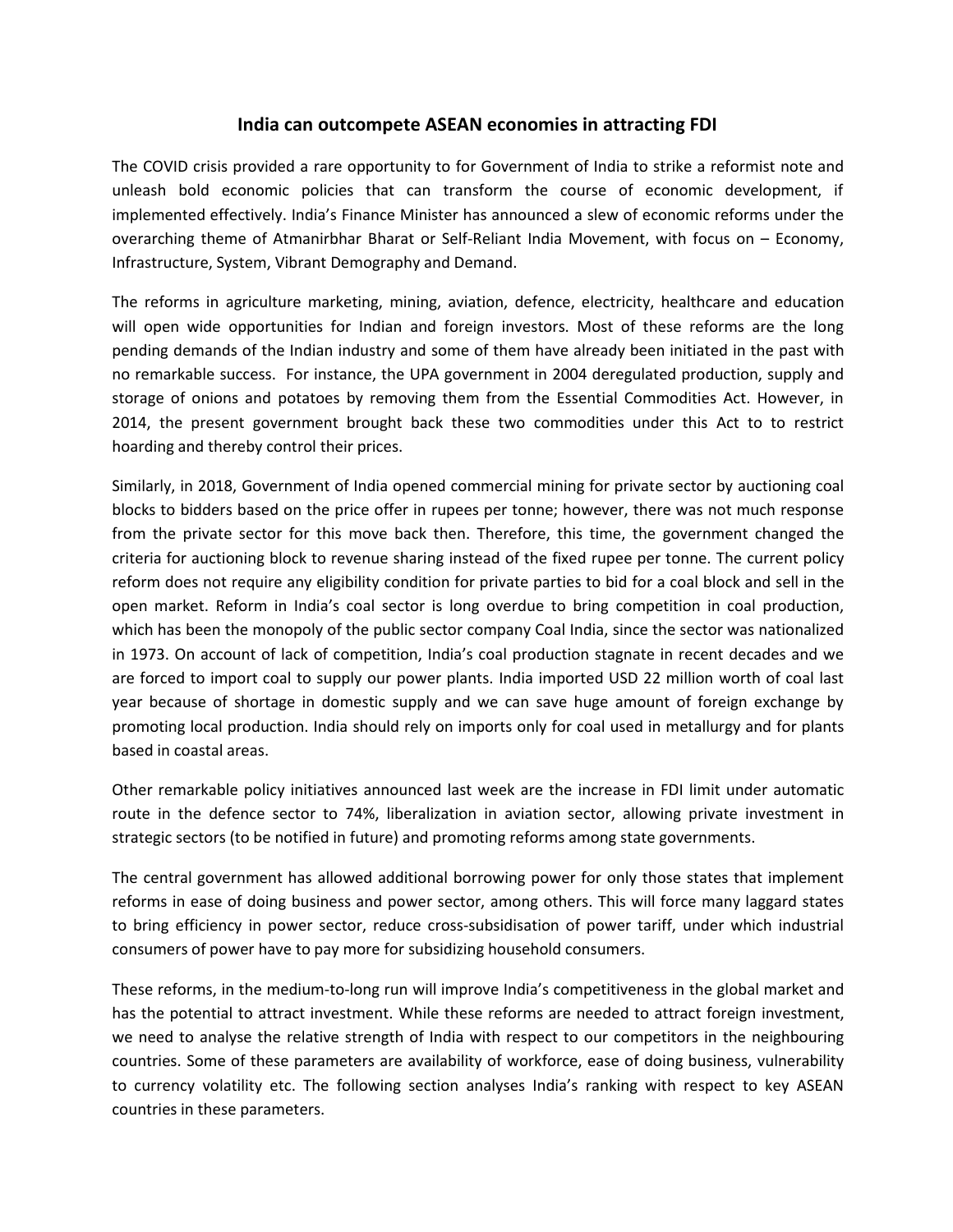### **India's Comparison with ASEAN countries:**

India compares favourably in terms of some indicators with respect to ASEAN countries, while it ranks poorly in terms of other indicators. For instance, India ranks 63<sup>rd</sup> in ease of doing business, which is worse than the position of Malaysia and Thailand, although it is better than Vietnam's 70<sup>th</sup> ranking. In terms of expected GDP growth in 2020, India's position is slightly lower than Vietnam and Bangladesh.<br>All other Asian countries are expected to record negligible growth or contraction in 2020 (based on IMF estimate in April 2020).

Thailand and Vietnam are current account surplus countries, which means their short term foreign exchange receipts is higher than foreign exchange outgo. Thus, these countries are less vulnerable to currency volatility compared to India, which has a negative current account balance, although this balance is expected to contractin 2020. Foreign investors worry about currency volatility in a country as their investment returns in terms of dollar reduces if the currency of the host country depreciates.

India has been the largest source of FDI among ASEAN countries in 2018 because of its sheer size of the economy. However, in terms of total investment, Cambodia and Vietnam have a sizeable share of foreign direct investment.

| Key economic indicators of Asian countries                                                         |                   |        |                                |         |                       |                           |                 |              |
|----------------------------------------------------------------------------------------------------|-------------------|--------|--------------------------------|---------|-----------------------|---------------------------|-----------------|--------------|
| <b>Countries</b>                                                                                   | <b>GDP</b> growth |        | <b>Current Account Balance</b> |         | <b>Doing Business</b> | <b>FDI share in total</b> | <b>FDI (USD</b> | % of working |
|                                                                                                    | 2019              | 2020   | 2019                           | 2020    | ranking 2020          | linvestment               | million)        | age          |
| Bangladesh                                                                                         | 7.9               | 2.0    | -2.70                          | $-2.2$  | 168                   | 4                         | 3613            | 67.1         |
| Cambodia                                                                                           | 7.0               | $-1.6$ | $-12.53$                       | $-22.2$ | 144                   | 60.2                      | 3103            | 64.2         |
| India                                                                                              | 4.2               | 1.9    | $-1.13$                        | $-0.6$  | 63                    | 5.3                       | 42286           | 66.8         |
| Indonesia                                                                                          | 5.0               | 0.5    | $-2.72$                        | $-3.2$  | 73                    | 6.7                       | 21980           | 67.6         |
| Malaysia                                                                                           | 4.3               | $-1.7$ | 3.29                           | $-0.1$  | 12                    | 9.4                       | 8091            | 69.3         |
| Philippines                                                                                        | 5.9               | 0.6    | $-0.13$                        | $-2.3$  | 95                    | 7.2                       | 6456            | 63.9         |
| lSri Lanka                                                                                         | 2.3               | $-0.5$ | $-2.15$                        | -3.6    | 99                    | 6.7                       | 1611            | 65.3         |
| Thailand                                                                                           | 2.4               | $-6.7$ | 6.86                           | 5.2     | 21                    | 9.4                       | 10493           | 71.0         |
| Vietnam                                                                                            | 7.0               | 2.7    | 3.99                           | l0.7    | 70                    | 29.2                      | 15500           | 69.6         |
| Source: GDP growth, current account (IMF), Doing Business ranking (World Bank), FDI share (UNCTAD) |                   |        |                                |         |                       |                           |                 |              |
| Note: Data for FDI pertains to 2018                                                                |                   |        |                                |         |                       |                           |                 |              |

The following table provides an overview of India's position with respect to other countries in terms of various parameters.

On the whole, India's position vis a vis other ASEAN countries is not too bad in terms of the above indicators; In fact, India has a sizeable consumer market, which is far larger than other ASEAN countries. Therefore, India stands to benefit from the possible shift in global supply chain after the COVID crisis if the government implements the announced reform measures, along with other measures such as land acquisition and simplification of tax regime efficiently.